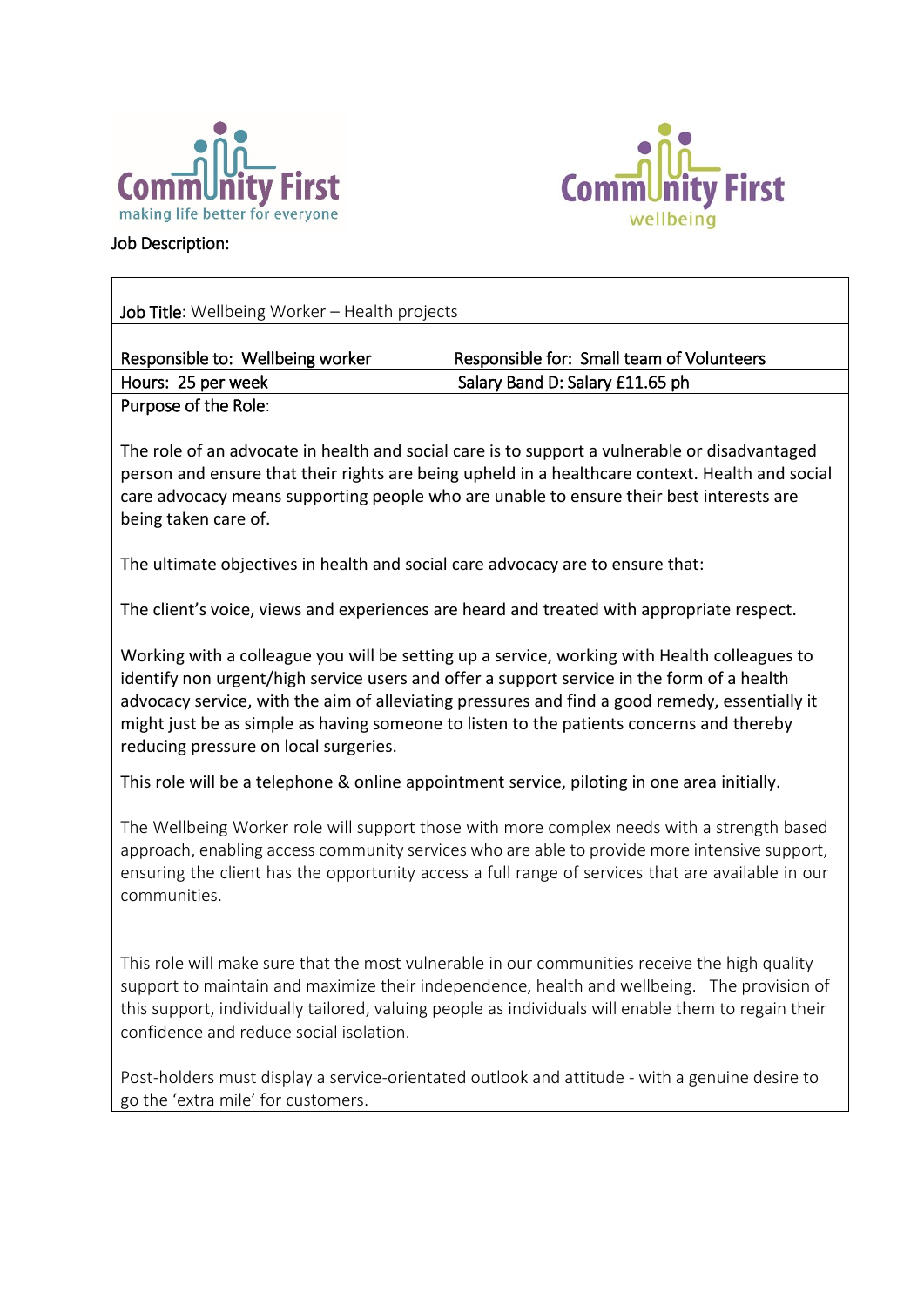## Main Duties:

- To identify and record gaps in provision for vulnerable members of the community
- To signpost our clients to the appropriate services if the support they require is outside of our remit.
- To advise customers on relevant resources available in their locality and support them in accessing relevant opportunities enabling clients to regain the confidence to move towards greater independence
- **Promote access to Health Services, social activities, volunteering, etc.**
- To be a primary point of contact for information on community activities and community support services providing advice to service users and professionals.
- To monitor and report on activities and services delivered
- To meet the requirements as set out in Community First's policies and procedures and any operational guidance that is issued.
- Any other duties as may be required

## Provide personalised support

- The Wellbeing Worker will support those with more complex needs, with a strength based approach to access community services that provide more intensive support. Enabling our clients to access the full range of services available in our communities.
- To be a friendly and professional source of information both to individuals, VCO's and statutory services
- To connect to the services that already exist locally both statutory and voluntary, to provide localised community support
- To work with people with a range of identified needs, dealing with a variety of issues ranging from social isolation and lack of confidence to more serious ongoing health conditions.
- To liaise with other VCO's and statutory services, connecting and building relationships

## Data Capture

▪ Encourage people, their families and carers, partners and organisations worked with to provide feedback and to share their stories, how this project has made a positive impact on their wellbeing.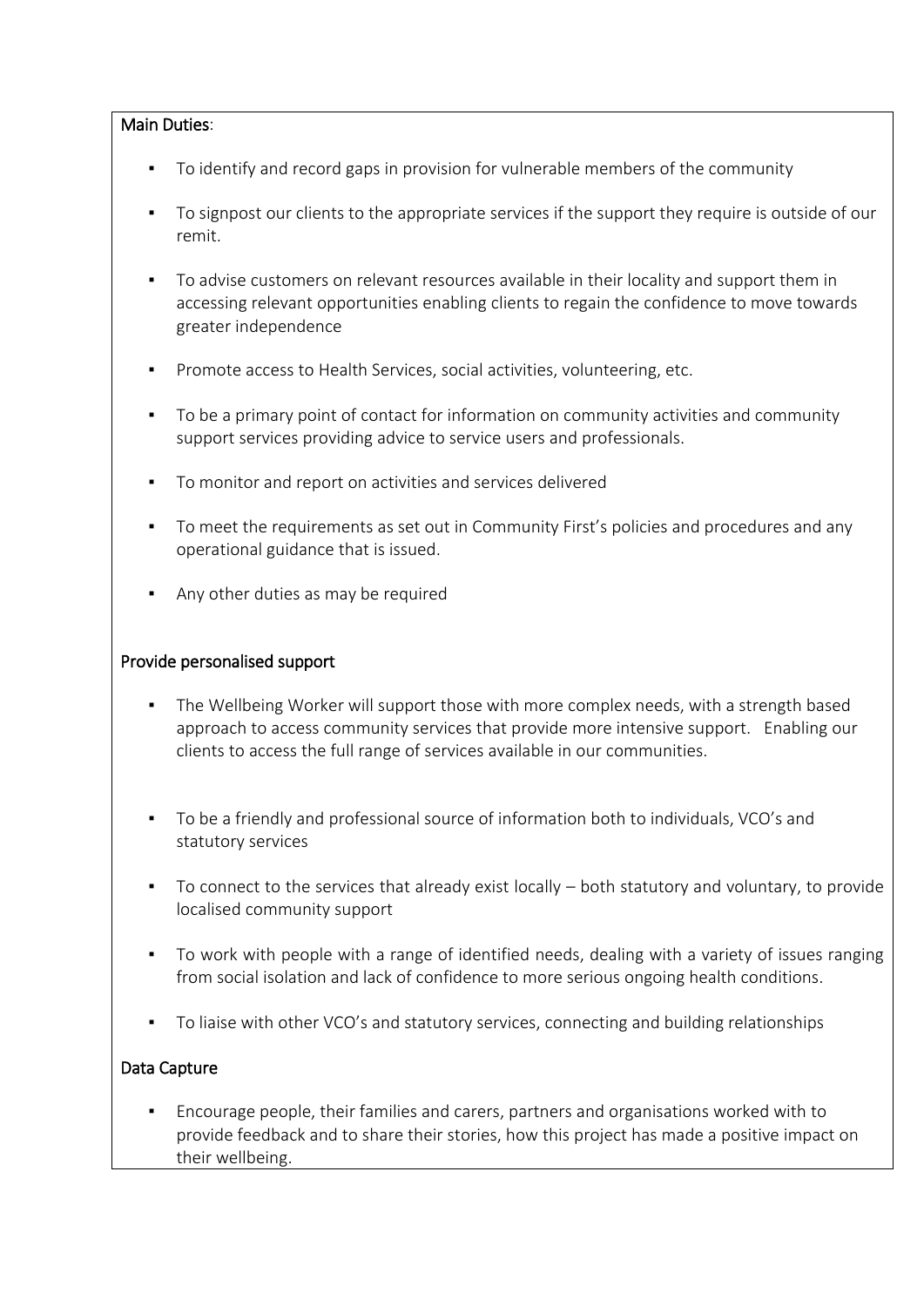| <b>Criteria</b>                                         |                                                                                                                                                                                                                                                                                        | <b>Essential</b> | <b>Desirable</b> |
|---------------------------------------------------------|----------------------------------------------------------------------------------------------------------------------------------------------------------------------------------------------------------------------------------------------------------------------------------------|------------------|------------------|
| Personal<br><b>Qualities &amp;</b><br><b>Attributes</b> | Ability to communicate effectively with both clients,<br>colleagues and health partners.<br>Empathy and a good understanding of the issues faced<br>by clients.                                                                                                                        | ✓                |                  |
|                                                         | Able to get along with people from all backgrounds and<br>communities, respecting lifestyles and diversity                                                                                                                                                                             | $\checkmark$     |                  |
|                                                         | Ability to identify risk and assess/manage risk when<br>working with individuals and a clear understanding of<br>when it is appropriate or necessary to refer clients back<br>to other health professionals/agencies, when what the<br>person needs is beyond the scope of the project | $\sqrt{}$        |                  |
|                                                         | Ability to maintain effective working relationships and to<br>promote collaborative practice with all colleagues                                                                                                                                                                       | $\checkmark$     |                  |
|                                                         | Demonstrates personal accountability, emotional<br>resilience and works well under pressure                                                                                                                                                                                            | $\checkmark$     |                  |
|                                                         | Ability to organise, plan and prioritise on own initiative,<br>including when under pressure and meeting deadlines in<br>a busy and changing environment                                                                                                                               | $\checkmark$     |                  |
|                                                         | High level of written and oral communication skills,<br>including IT skills                                                                                                                                                                                                            | $\checkmark$     |                  |
|                                                         | Ability to work flexibly and enthusiastically within a team<br>or on own initiative                                                                                                                                                                                                    | $\checkmark$     |                  |
|                                                         | Knowledge of and ability to work to policies and<br>procedures, including confidentiality, safeguarding, lone<br>working, and health and safety                                                                                                                                        |                  | $\sqrt{}$        |
|                                                         | Demonstrable commitment to professional and personal<br>development                                                                                                                                                                                                                    | $\sqrt{}$        |                  |
| <b>Experience</b>                                       |                                                                                                                                                                                                                                                                                        |                  |                  |
|                                                         |                                                                                                                                                                                                                                                                                        |                  |                  |
|                                                         | You will have experience of working with clients within a<br>health environment                                                                                                                                                                                                        |                  | $\checkmark$     |
|                                                         | Experience of data collection and providing monitoring<br>information to assess the impact of services                                                                                                                                                                                 |                  | $\checkmark$     |
|                                                         | A demonstrable and genuine interest in people and their<br>welfare and an ability to deliver services that provide<br>practical support for clients.                                                                                                                                   | $\sqrt{}$        |                  |